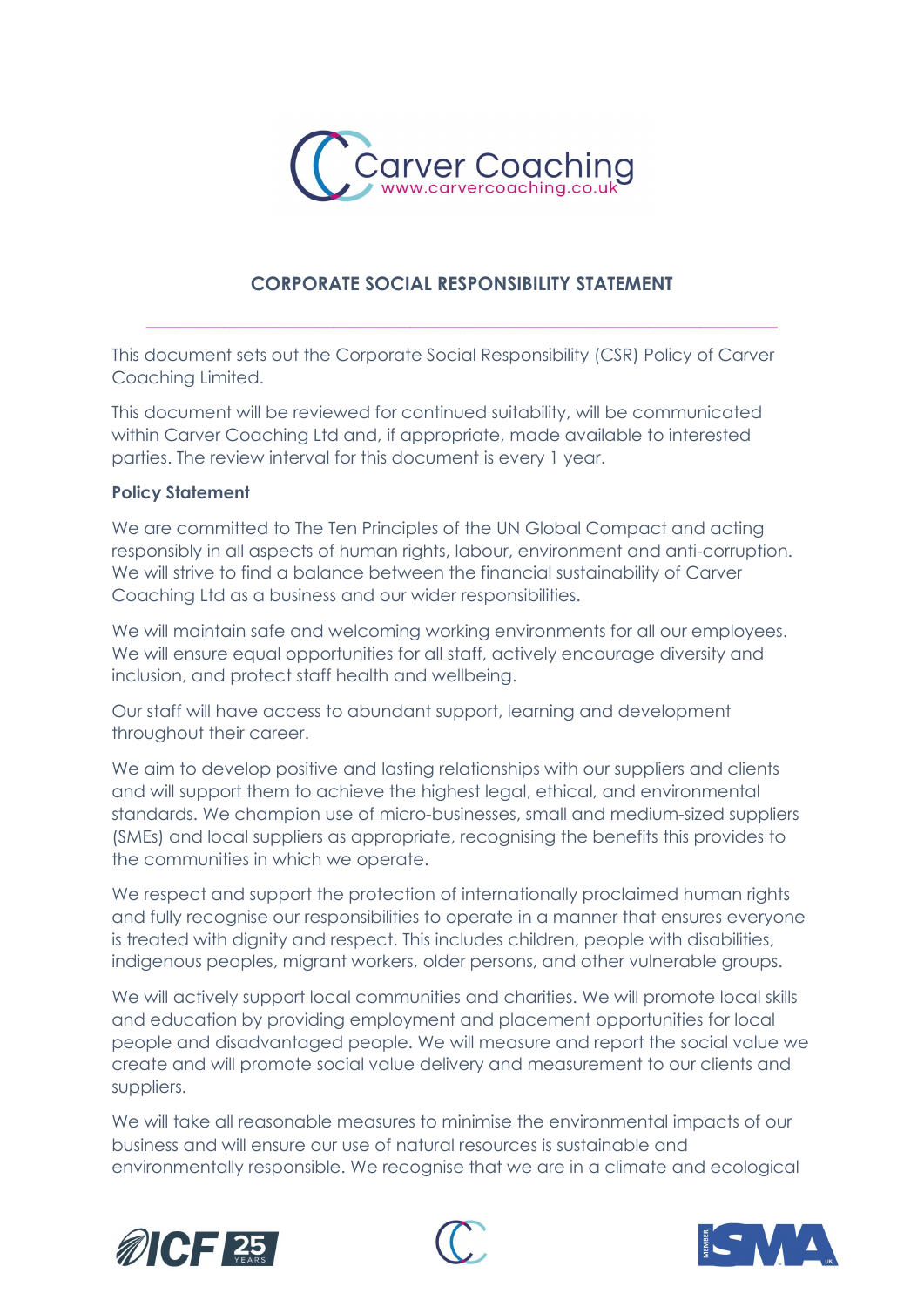emergency and are committed to taking meaningful action to minimise our climate impacts.

We will comply with all legislation, standards, statutory and other obligations and best practices which are relevant to our activities and the jurisdictions in which we operate. We will seek to comply with client policies where required and reasonably possible to do so without conflicting with our own policies or other obligations.

### Aim

This policy establishes our commitment to operate as a socially and environmentally responsible company, with financial stability that protects our staff and provides value to our clients and suppliers. Our policy, in conjunction with our Health, Safety, Environmental & Sustainability Statement and our Modern Day Slavery Statement aims to improve the communities and environments in which we work, and create social value.

We will encourage our staff to apply this policy in all of their actions across all of our operations and client services.

## **Responsibilities**

The Carver Coaching Ltd management team is responsible for reviewing and approving the content and implementation of this policy and will apply this policy through appropriate procedures, guidance and monitoring. The Managing Director of Carver Coaching Ltd will ensure their company's adherence to this policy.

All staff are responsible for taking measures to promote this policy

#### Implementation

It is important that Carver Coaching Ltd has a positive impact and we actively support initiatives to promote staff wellbeing, social value, and environmental sustainability. We work to benefit our local communities. We recognise the social and environmental benefits of employing local people. We champion local suppliers because of the contribution this can make to the wellbeing of local communities.

We promote responsible and accountable business practices that encourage a culture of integrity and responsibility.

We seek to protect the environment. We provide a clean, healthy and safe working environment and operate in accordance with our Health, Safety, Environmental & Sustainability Statement.

It is our objective to be a Net Zero carbon emissions business. To support this ambition, we will work more efficiently, minimising our resource use and the environmental impacts of our resource use. We engage our staff, clients, and suppliers on these subjects and show leadership within our industries.

We operate with Well-being, Equality, Diversity and Inclusion in mind to ensure all employees are treated fairly and with respect. We provide a working environment free from discrimination, bullying and harassment, and offer remuneration packages